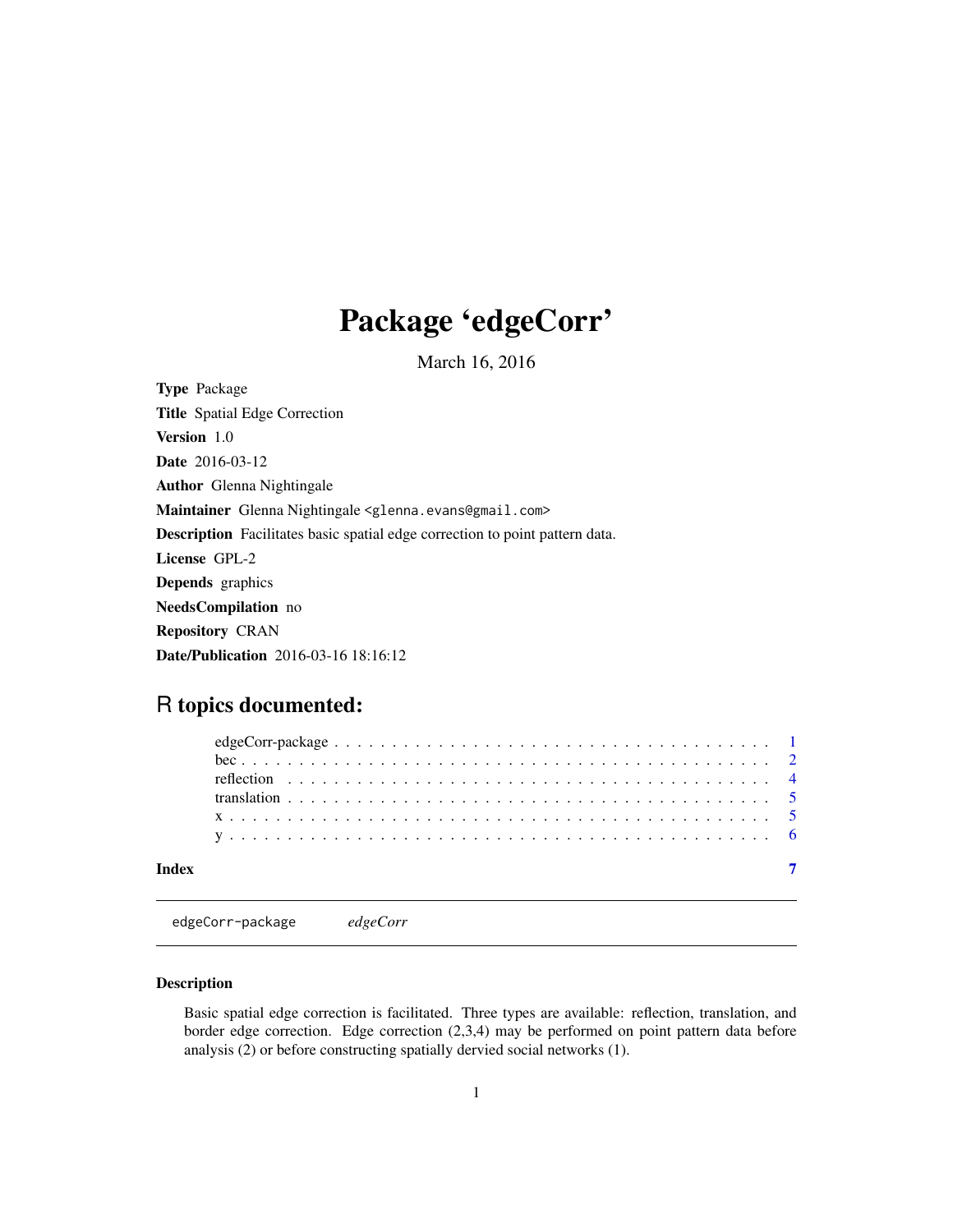#### <span id="page-1-0"></span>Details

| edgeCorr   |
|------------|
| Package    |
| 1.0        |
| 2016-02-25 |
| $GPI - 2$  |
|            |

#### Author(s)

Glenna Nightingale glenna.evans@gmail.com

#### References

1. Bayesian Spatial NBDA for Diffusion Data with Home-Base Coordinates. PLOS One. G.F. Nightingale, K.N. Laland, W. Hoppitt, P. Nightingale (2015)

2. Pairwise Interaction Point Processes for Modelling Bivariate Spatial Point Patterns in the Presence of Interaction Uncertainty. G. F. Nightingale, J. B. Illian, R. King. Journal of Environmental Statistics (2015)

3. Handbook of Spatial Point-Pattern Analysis in Ecology. T. Wiegand and K. A. Moloney (2014). CRC Press.

4. Statistical analysis and modelling of spatial point patterns. J. Illian and Antti Penttinen and Helga Stoyan and Dietrich Stoyan (2008). Wiley-Interscience.

#### Examples

```
data(x)
data(y)
datafile = data.frame(x[, 1], y[, 1])bec(124,datafile,1,1,0.2)
bec(124,datafile,1,1,0.3)
```
bec *Border edge correction*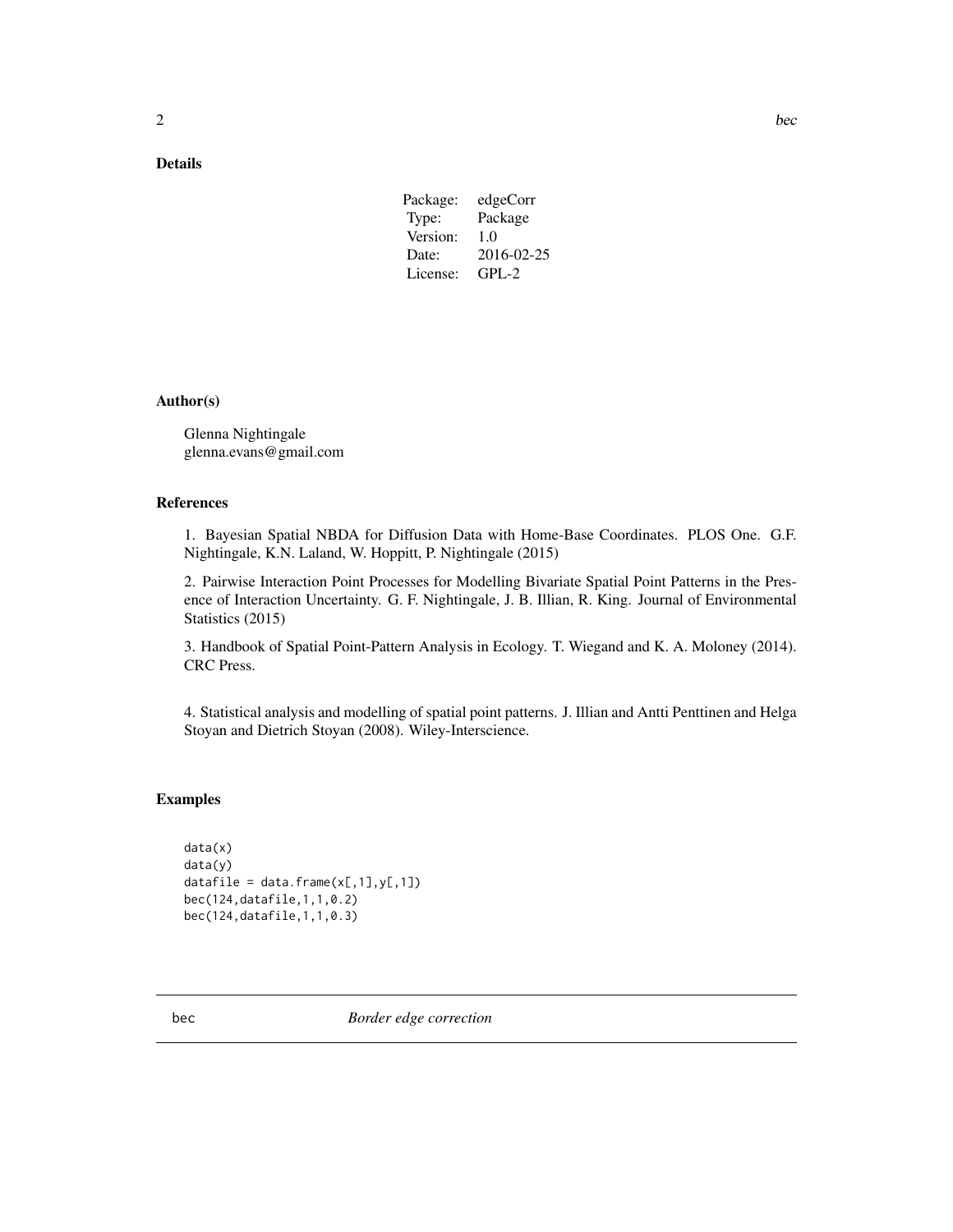#### Description

This function facilitates border edge correction (minus sampling). This involves creating a border within the study area of a chosen width and using only the points within the border as focal points.

Social network indices

If a given spatial point pattern x is used to calculate metrics such as social network indices (Nightingale et. al, July 2015), where the close neighbours of each point is important, it may be necessary to account for edge effects or to perform edge correction. This is because the close neighbours of points at the edge of the point pattern may not all be observed, since some of these neighbouring points could actually exist outside of the point pattern.

Point process modelling

If a point pattern, x, is considered to be the realisation of a finite process P, defined only within the specified observation window, W, then the conditional intensity of P is observable within that window (Nightingale et. al, September 2015). If however, the process is unbounded, such that the data x is a partially observed realization of P, then issues of edge correction may arise since some of the points from the realization of P may fall on the edge of or outside of W. As a result of this, the conditional intensity of P may not be fully observed due to the presence of 'edge points' and 'unobserved' data points outside of W. As a result of this the conditional intensity of P may not be fully observed due to the presence of 'edge points' and 'unobserved' data points outside of W leading to systematic error in parameter estimation.

Using R notation, the reduced sample can be expressed as:  $W_r = \{u \in W : B(u,r) \subset W\}$  where B(u,r) represents a disc or radius r centered at u.

#### Usage

bec(n, pointpattern,Length,Breadth, r)

#### Arguments

| n            | Number of points                    |
|--------------|-------------------------------------|
| pointpattern | Dataframe with two columns, x and y |
| Length       | Length of survey plot               |
| Breadth      | Breadth of survey plot              |
|              | Interaction radius                  |

#### Value

A vector of the indices of the points which fall outside of the border. In addition, a plot of the survey area showing the points which fall outwith and within the border.

#### Author(s)

Glenna Nightingale

bec 3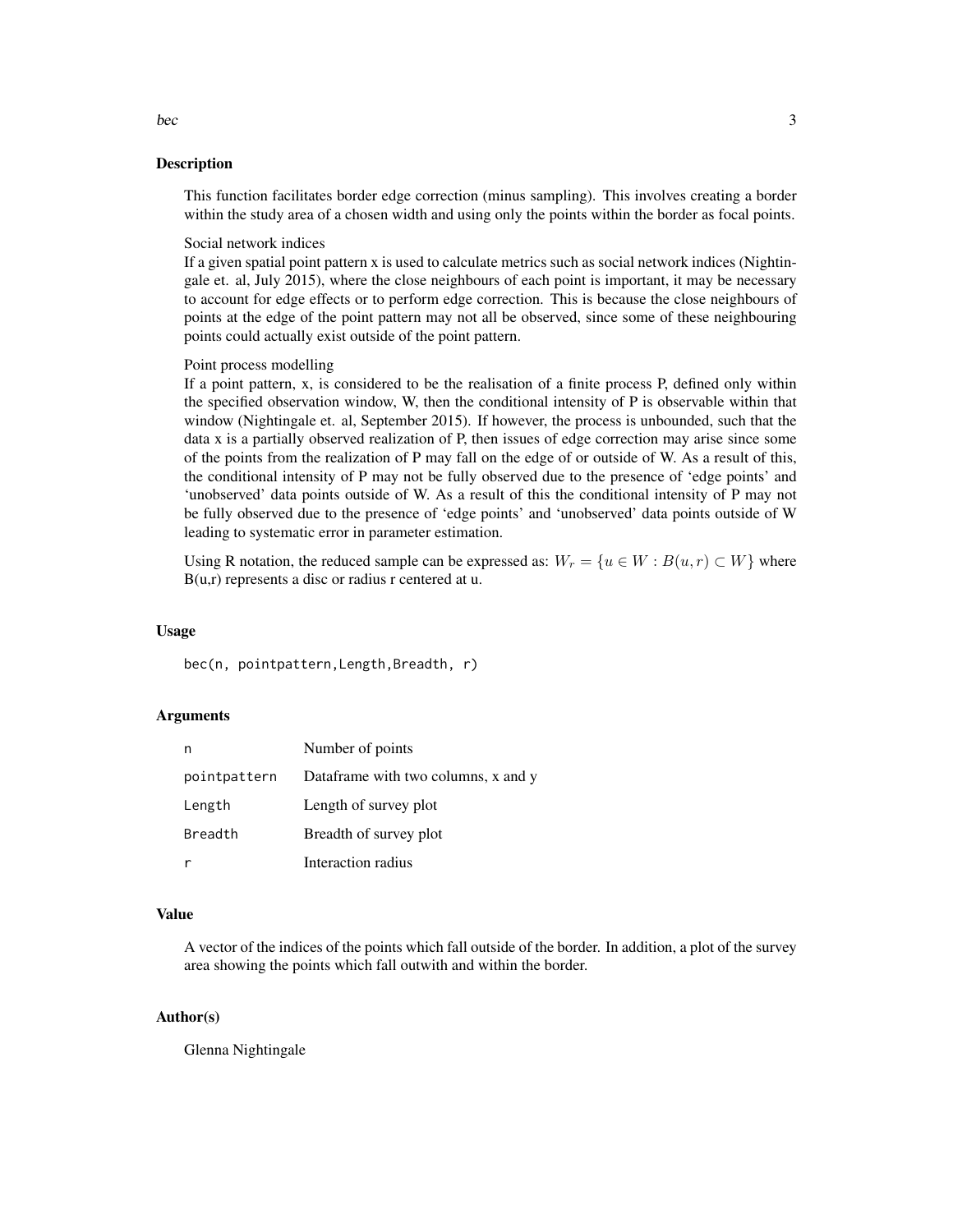#### Examples

```
data(x)
data(y)
datafile = data.frame(x[, 1], y[, 1])bec(124,datafile,1,1,0.2)
```
#### reflection *Reflection edge correction*

#### Description

This function creates an extra dataset of points that, when plotted are the mirror reflection of the specified edge of the original dataset.

#### Usage

reflection(pp, Length,Breadth, direction)

#### Arguments

| pp        | Dataframe with two columns labelled x and y respectively.                                                                    |
|-----------|------------------------------------------------------------------------------------------------------------------------------|
| Length    | Length of the study plot.                                                                                                    |
| Breadth   | Breadth of the study plot.                                                                                                   |
| direction | The direction can be specified as either 1,2,3 or 4. 1,2,3,4 denote the right, left,<br>top and bottom borders respectively. |

#### Value

The xy coordinates for the additional dataset are returned.

#### Author(s)

Glenna Nightingale

#### Examples

```
data(x)
data(y)
datafile = data.frame(x[, 1], y[, 1])reflection(datafile,1,1,4)
```
<span id="page-3-0"></span>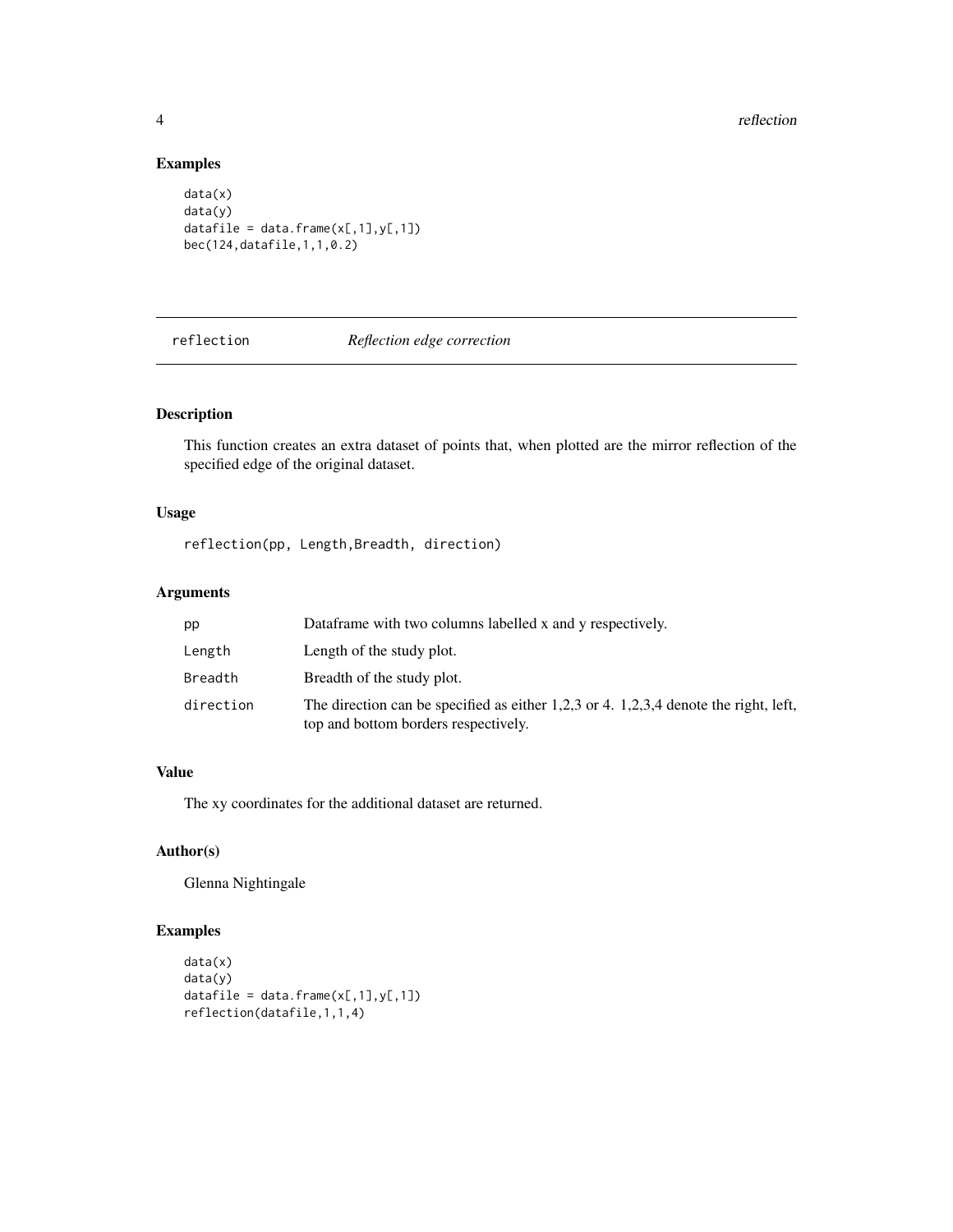<span id="page-4-0"></span>

#### Description

This function creates an extra copy of the dataset in whichever direction (right, left, top or bottom) is requested.

#### Usage

translation(pp, Length,Breadth, direction)

#### Arguments

| pp        | Dataframe comprising of two rows labelled x and y.                                                                               |
|-----------|----------------------------------------------------------------------------------------------------------------------------------|
| Length    | Length of study area                                                                                                             |
| Breadth   | Breadth of study area                                                                                                            |
| direction | The direction can be specified as either $1,2,3$ or 4. $1,2,3,4$ denote the right, left,<br>top and bottom borders respectively. |

#### Value

The xy coordinates for the additional dataset are returned.

#### Author(s)

Glenna Nightingale

#### Examples

```
data(x)
data(y)
datafile = data.frame(x[, 1], y[, 1])translation(datafile,1,1,1)
```
 $x \rightarrow x$ 

#### Description

x coordinates for point pattern

#### Usage

data("x")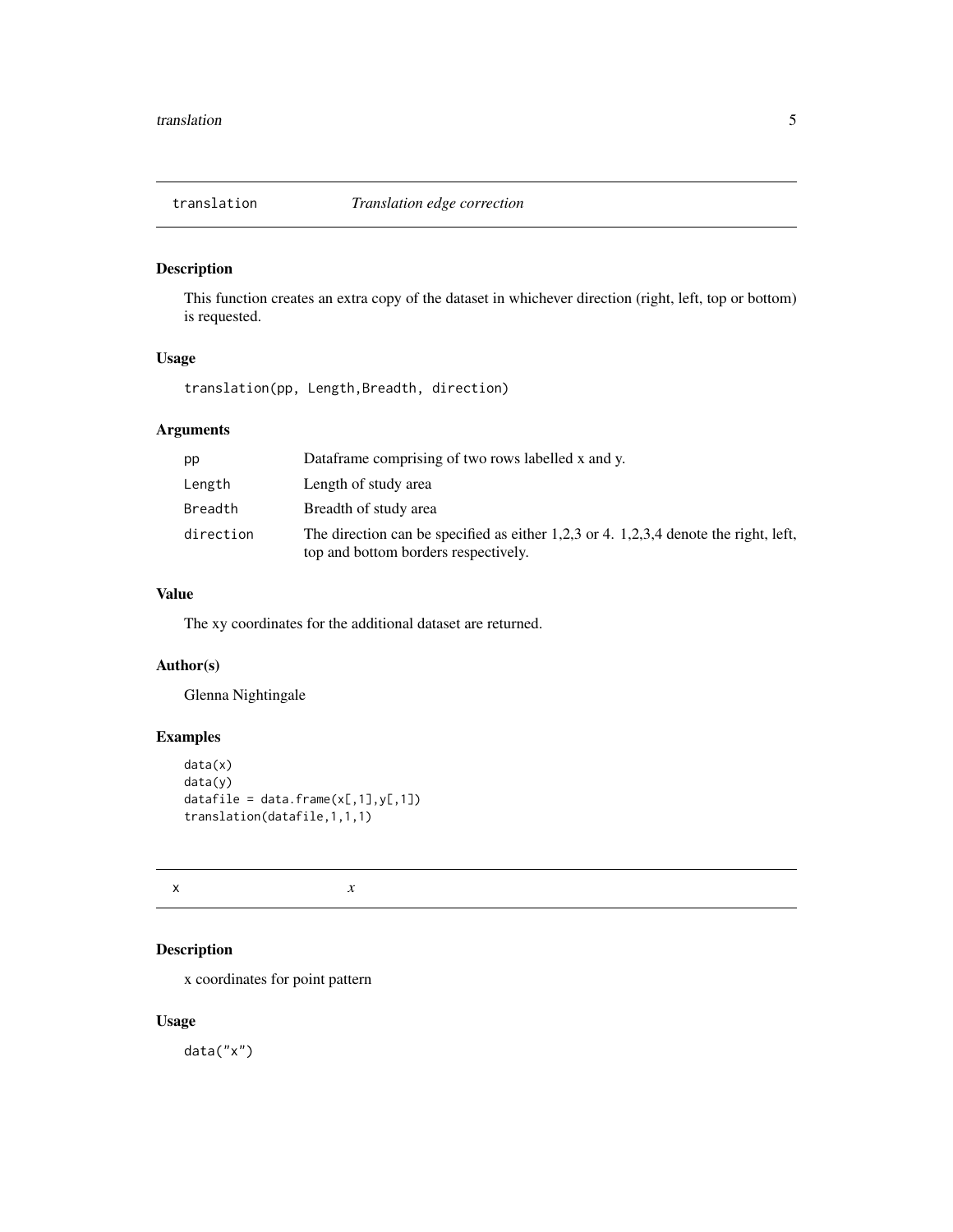#### <span id="page-5-0"></span>Examples

```
data(x)
## maybe str(x) ; plot(x) ...
```
y *y coordinates*

#### Description

y coordinates for a point pattern

#### Usage

data(y)

#### Examples

data(y) ## maybe  $str(y)$ ;  $plot(y)$ ...